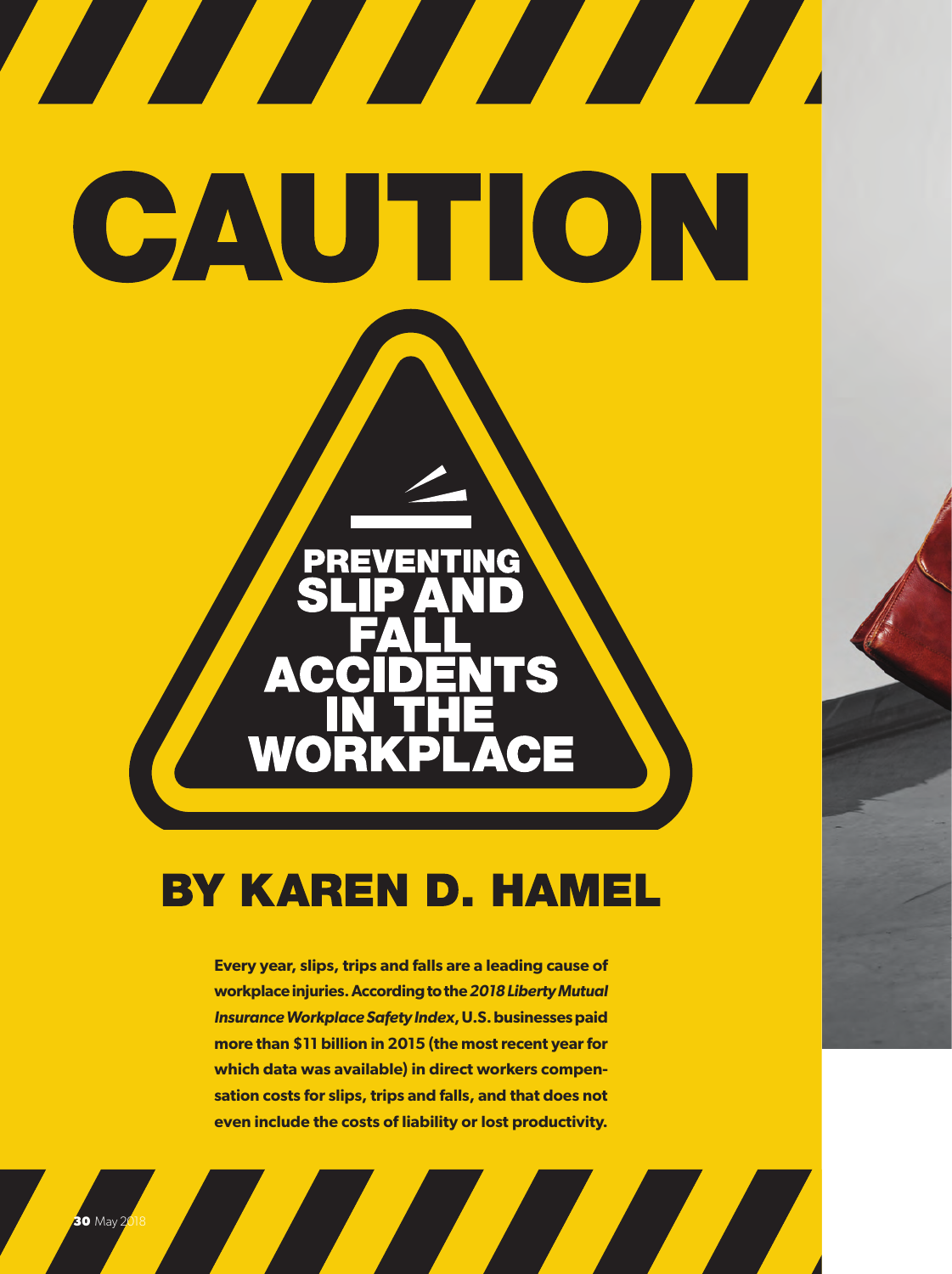



Reprinted with permission from Risk Management. Copyright © 2018 Risk and Insurance Management Society, Inc. All Rights Reserved. **www.rmmagazine.com**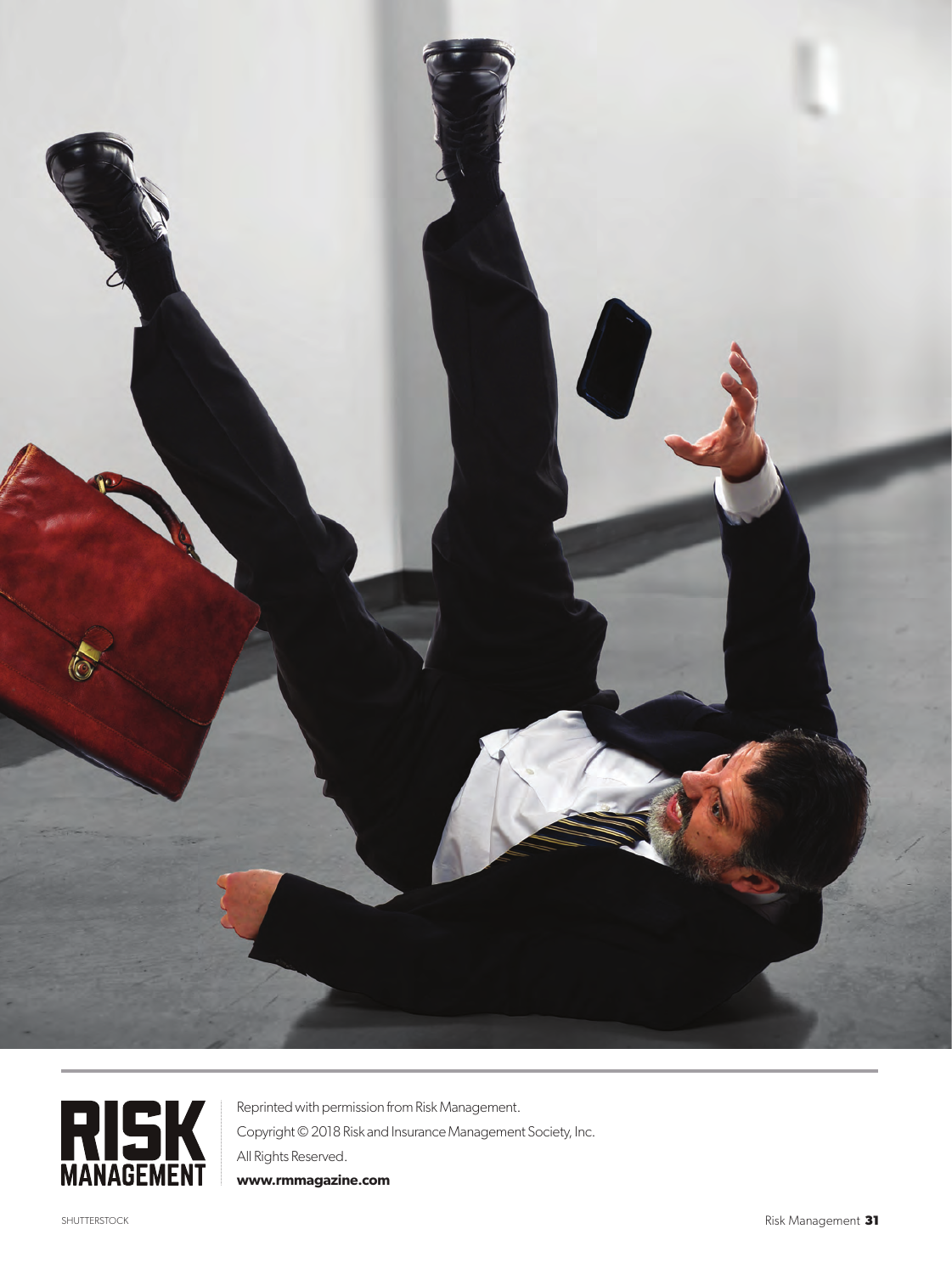In fact, same-level falls were the second most costly cause of workplace injuries after overexertion, accounting for more than 19% of all injury cases, while slips and trips without falls ranked seventh, accounting for almost 4% of injuries and another \$2 billion in costs. Additionally, the National Safety Council (NSC) reports that nearly 30% of samelevel falls result in more than 21 lost workdays per incident—a heavy blow to the many companies that are already facing a shortage of skilled workers.

Despite the obvious risk, the recent *Walk Zone Safety* report by New Pig, a manufacturer of products to minimize workplace hazards, found that more than half of the maintenance and safety professionals surveyed do not consider same-level fall prevention a top priority, even though 42% confirmed at least one same-level fall in their workplace in the past year and a significant number had more than five falls.

# **UNCOVERING THE REAL CAUSES**

The National Safety Council reports that half of all same-level slips, trips and falls are the result of unsafe floors. The most common culprits are floor surfaces

# **Top 10 Causes and Direct Costs of the Most Disabling U.S. Workplace Injuries**

(based on 2015 data on non-fatal injuries involving more than five days away from work)

| 1. | Overexertion involving<br>outside sources             | \$13.7 billion | 23.4%   |
|----|-------------------------------------------------------|----------------|---------|
|    | 2. Falls on same level                                | \$11.2 billion | 19.2%   |
| 3. | Falls to lower level                                  | \$5.9 billion  | 10.0%   |
| 4. | Struck by object or equipment                         | \$5.3 billion  | 9.1%    |
| 5. | Other exertions of body reactions                     | \$4.2 billion  | $7.2\%$ |
| 6. | Roadway accidents involving<br>motorized land vehicle | \$3.2 billion  | 5.5%    |
| 7. | Slip or trip without fall                             | \$2.3 billion  | 3.9%    |
|    | 8. Caught in or compressed by<br>equipment or objects | \$2.1 billion  | 3.6%    |
| 9. | Struck against object or equipment                    | \$2.0 billion  | 3.5%    |
|    | 10. Repetitive motions<br>involving microtasks        | \$1.5 billion  | 2.6%    |

## **TOTAL COST OF THE MOST DISABLING WORKPLACE INJURIES: \$58.5 BILLION**

*Source: 2018 Liberty Mutual Workplace Safety Index*

in disrepair, wet or contaminated walkways, unanchored mats or rugs, spills, and weather hazards.

When ranking floor safety efforts in order of importance, however, respondents to the *Walk Zone Safety* survey, put "providing safe walking surfaces" last, behind "requiring appropriate footwear" and "safety training." Almost a quarter indicated they leave floor safety in the hands of their rental mat vendor or cleaning contractor. In short, the study found that, despite the high cost and even higher risk, preventing same-level falls is a low priority.

In addition to understanding how the condition of the floor surface contributes to same-level slips and falls, it is also essential to recognize the areas most prone to accidents. For example, while 92% of survey respondents reported placing mats in entranceways, only 31% use them in transition areas.

### **CONDUCTING A SLIP AND FALL AUDIT**

To minimize slip and fall accidents in industrial environments, the first step is conducting an audit of all walkways, high-traffic and transition areas, as well as housekeeping procedures and maintenance measures. Knowing where the risks are can help companies focus attention on the real problem areas. Incident reports and workers compensation claims can also help identify previous trouble spots and their causes.

Keep in mind, this audit should be used as part of a larger slip and fall prevention plan that goes beyond same-level incidents. Such evaluation should also be conducted throughout a project or work cycle during a daily walk-around.

**Assess entrance, high-traffic and transition areas.**  Most facilities and buildings have an entrance mat to absorb rain, snow, mud and grime tracked in from outside. The problem is that many companies "set them and forget them." Over time, these rugs and mats become dirty, shift position, wear down, and wrinkle or crease. Regular maintenance of the rug and floor surface is critical.

Consider the proper amount of walk-off space when using entrance mats. An eight- to 10-foot walk-off area inside the door—enough for someone to take six steps—is considered a best practice. Other high-risk and underserved areas should also be addressed, including the floor space around water fountains, frequently-used machines or any equipment that processes liquids.

Depending upon the kind of work being done, there could be additional hazard areas due to material on the floor (dust, shavings, liquids), heat or temperature changes that could make a floor slippery, or grime brought in from outside equipment. Reviewing each of these areas and the factors that could contribute to slips or falls will help with prioritizing a plan.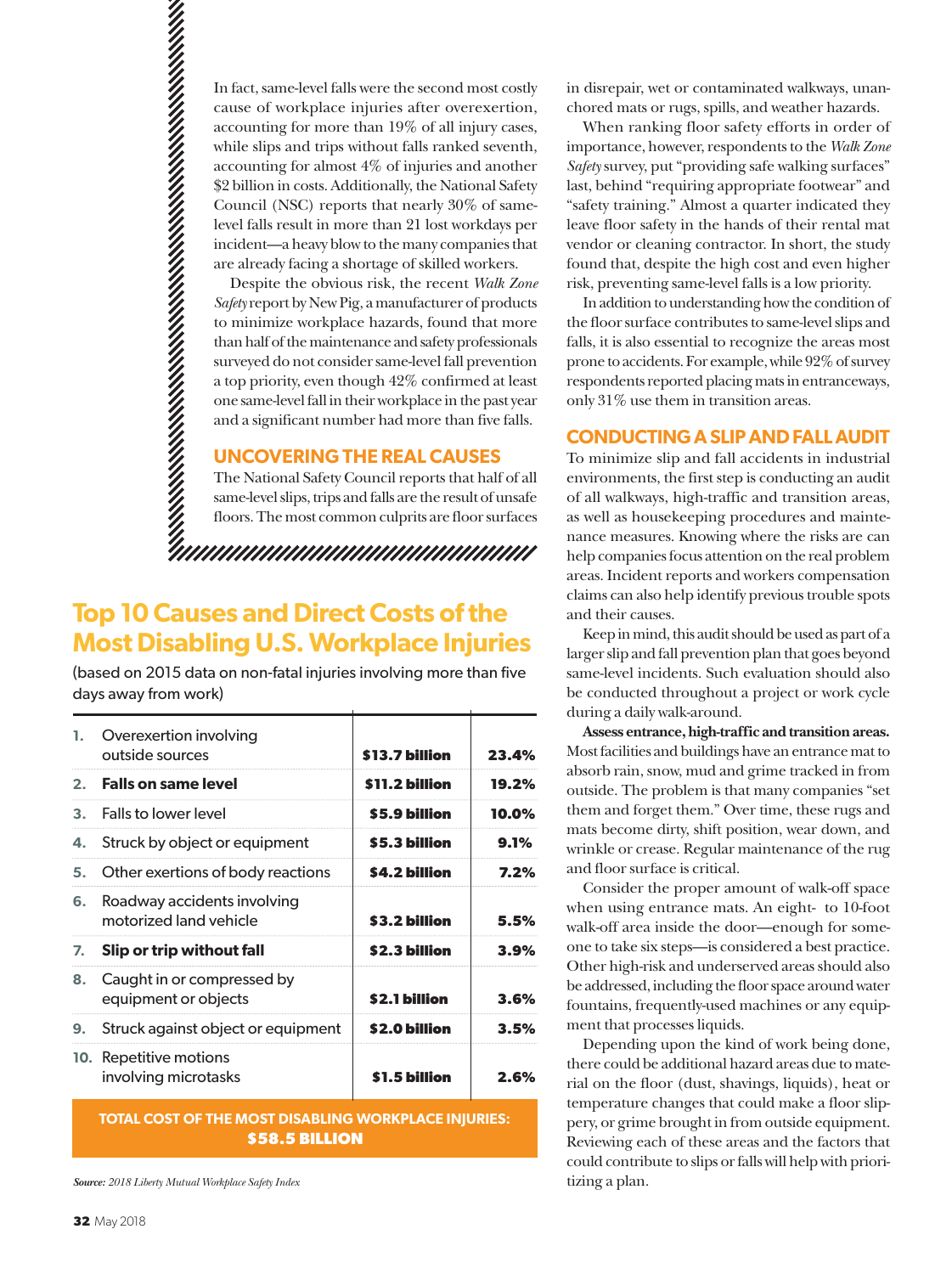

More than half of the safety professionals surveyed do not consider same-level fall prevention a top priority, even though 42% confirmed at least one same-level fall in their workplace in the past year and a significant number had more than five falls.

**Check permanent and temporary stairways for potential issues.** According to OSHA, stairway treads and walkways should always be free of dangerous objects, debris and materials. Slippery conditions on stairways and walkways must be addressed immediately. Stairways with four or more risers or those that rise more than 30 inches need to have at least one handrail.

**Review maintenance and housekeeping procedures.** Problems with improper cleaning procedures can result from both over-cleaning and under-cleaning. When the floor is not cleaned frequently enough, dirt can build up and cause the surface to become slippery. On the other hand, using the wrong cleaning solution or over-cleaning certain areas can damage the floor's finish, which helps to maintain friction and prevent falls. Following the floor manufacturer's directions for cleaning is highly recommended to avoid these potential issues.

The timing of cleanings is also important. Schedule floor-washing during times with the least amount of foot traffic to ensure the surface is thoroughly cleaned and able to dry before frequent use resumes. Keep in mind that more slips and falls happen during

the winter months and on rainy days, so it is also a good idea to plan maintenance schedules around weather events to minimize hazards.

**Review hazard communication signs and procedures.** Be sure to clearly and effectively communicate potential slip and fall hazards through the appropriate signage if the hazards cannot be immediately corrected. Assign one person or a group of team members to place signs around potentially hazardous zones daily to prevent unnecessary accidents. Employees should also be briefed on the dangers of distracted walking to reduce the potential for accidents.

**Assess use and placement of tools and materials during shifts.** Make note of improper placement of tools, cables and other items that could lead to hazardous trips. All too often, slip and fall accidents are the last link in a chain of mistakes. Once notes are compiled, review them as part of the audit to identify the root cause of the problem and look for alternatives to having items on the floor. Often, companies will even be able to identify a specific employee or team that is not following procedures correctly.

It is also important to note that many industries have specific standards for



Reprinted with permission from Risk Management. Copyright © 2018 Risk and Insurance Management Society, Inc. All Rights Reserved. **www.rmmagazine.com**